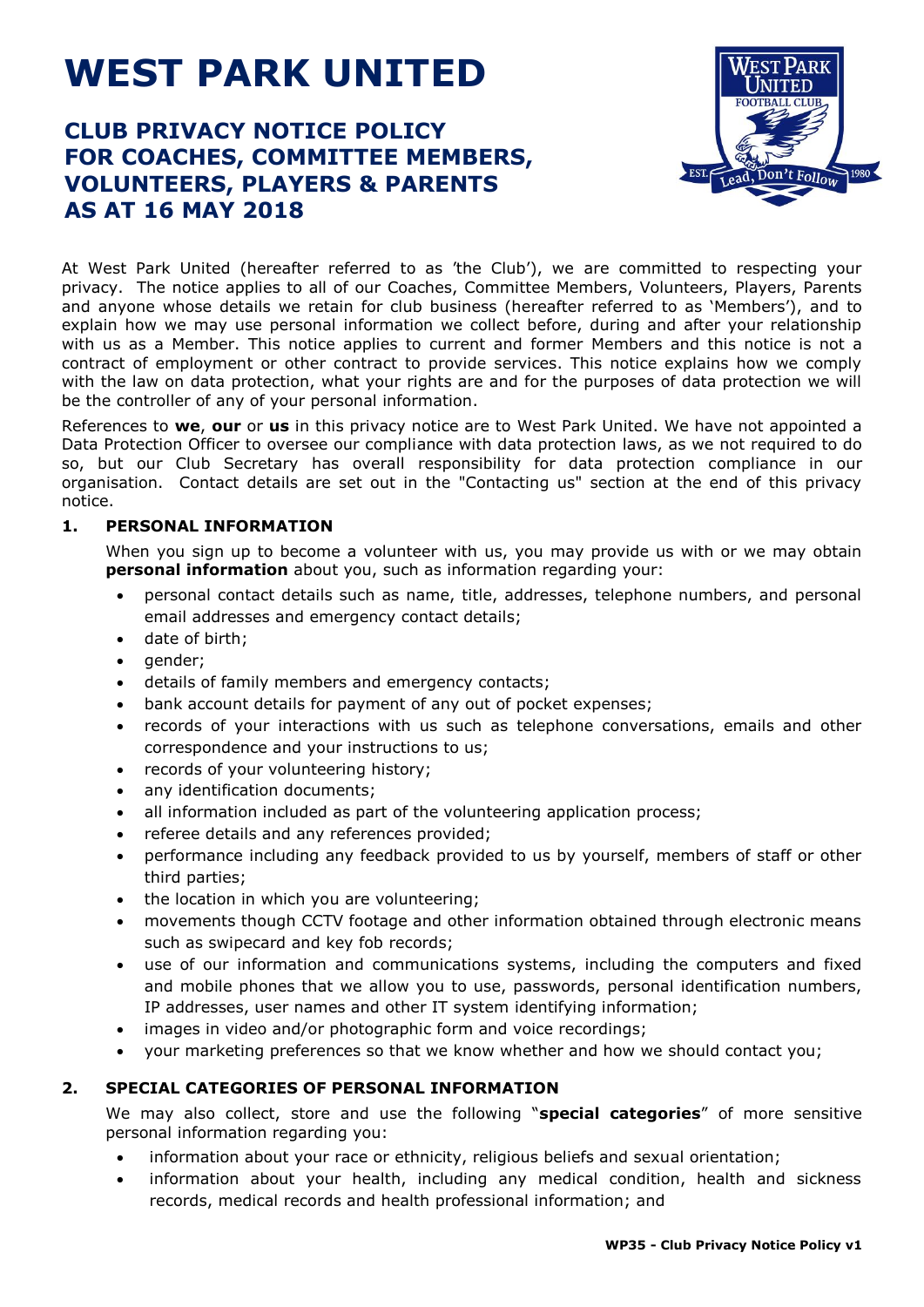We may not collect all of the above types of special category information about you. In relation to the special category personal data that we do process we do so on the basis that:

- the processing is necessary for reasons of substantial public interest, on a lawful basis;
- it is necessary for the establishment, exercise or defence of legal claims;
- it is necessary for the purposes of carrying out the obligations and exercising our or your rights in the field of employment and social security and social protection law; or
- based on your explicit consent.

In the table below, we refer to these as the "special category reasons for processing of your personal data".

We may also collect criminal records information from you. For criminal records history we process it on the basis of legal obligations or based on your explicit consent.

#### **3. WHERE WE COLLECT YOUR INFORMATION**

We typically collect personal information about our volunteers through the application process, either directly from you, or sometimes from a third-party agency. We may sometimes collect additional information from third parties including former clubs or other organisations you may have volunteered for or via background check agencies. We will also collect additional personal information throughout the period of you volunteering for us and when you make a query and/or complaint or when you correspond with us by phone, e-mail or in some other way

We also may collect personal information about you from any third party references you provide as part of the application process for becoming a volunteer or from any feedback provided to us about your performance as a volunteer.

If you are providing us with details of referees, next of kin, beneficiaries, family members and emergency contacts they have a right to know and to be aware of how what personal information we hold about them, how we collect it and how we use and may share that information. Please share this privacy notice with those of them whom you feel are sufficiently mature to understand it. They also have the same rights as set out in the "**Your rights in relation to personal information**" section below.

#### **4. USES MADE OF YOUR PERSONAL INFORMATION**

The table below describes the main purposes for which we process your personal information, the categories of your information involved and our lawful basis for being able to do this.

| <b>Purpose</b>                                                             | <b>Personal information</b><br>used                                                                                                                                                        | <b>Lawful basis</b>                    |  |  |
|----------------------------------------------------------------------------|--------------------------------------------------------------------------------------------------------------------------------------------------------------------------------------------|----------------------------------------|--|--|
| Non- 'special categories' of Personal Information                          |                                                                                                                                                                                            |                                        |  |  |
| Making a decision about                                                    | All<br>the<br>personal                                                                                                                                                                     | We need this information to be able to |  |  |
| your appointment as a<br>volunteer and managing<br>the appointment process | information we collect<br>from you as part of the $\vert$ with us as a volunteer.<br>application process.<br>Records of volunteering<br>history.<br>Referee details and any<br>references. | perform and administer your contract   |  |  |
|                                                                            |                                                                                                                                                                                            |                                        |  |  |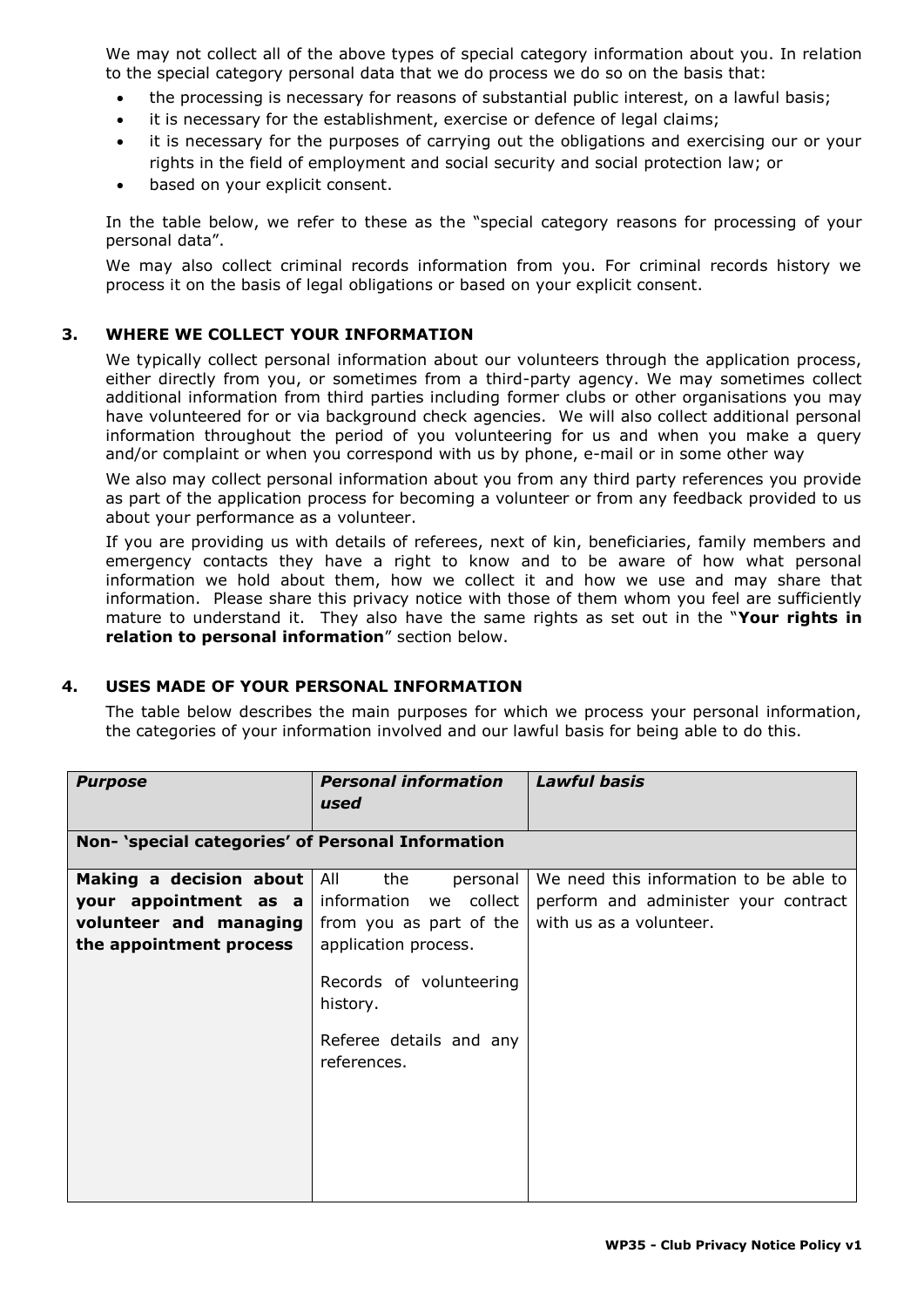| <b>Purpose</b>                                                                                                                                                                                                                                                  | <b>Personal information</b><br>used                                                                                                                                                                                                                                                                      | <b>Lawful basis</b>                                                                                                                                                                                                                    |
|-----------------------------------------------------------------------------------------------------------------------------------------------------------------------------------------------------------------------------------------------------------------|----------------------------------------------------------------------------------------------------------------------------------------------------------------------------------------------------------------------------------------------------------------------------------------------------------|----------------------------------------------------------------------------------------------------------------------------------------------------------------------------------------------------------------------------------------|
|                                                                                                                                                                                                                                                                 |                                                                                                                                                                                                                                                                                                          |                                                                                                                                                                                                                                        |
| To produce and maintain<br>website<br>and<br>our<br>any<br>marketing<br>external<br>campaigns in order to<br>promote<br>volunteer<br>opportunities<br>and<br>to<br>recognise<br>the<br>value<br>created by our volunteers<br>the<br>across<br>sports<br>network | Images in video and/or<br>photographic form<br>and<br>voice recordings                                                                                                                                                                                                                                   | Where you have given us your consent<br>to do so.                                                                                                                                                                                      |
| Paying you for any out of<br>pocket expenses                                                                                                                                                                                                                    | Transaction and payment<br>information.                                                                                                                                                                                                                                                                  | We need this information to make any<br>out-of-pocket expense payments to<br>you.                                                                                                                                                      |
| Assessing experience for<br>a particular role or task                                                                                                                                                                                                           | Records<br>of<br>your<br>volunteering history.<br>All information included<br>of<br>part<br>the<br>as<br>volunteering application<br>process.                                                                                                                                                            | We have a legitimate business interest<br>to ensure that our volunteers are<br>suitable for the role.                                                                                                                                  |
| Complying with<br>health<br>and safety obligations                                                                                                                                                                                                              | Movements though CCTV<br>&<br>footage<br>other<br>information<br>obtained<br>through electronic means<br>such as swipecard and<br>key fob records.                                                                                                                                                       | We have a legal obligation to comply<br>with Health and Safety laws.                                                                                                                                                                   |
| with<br><b>Dealing</b><br>legal<br>disputes involving you, or<br>other volunteers,<br>any<br>including accidents                                                                                                                                                | All<br>non-'special<br>of personal<br>categories'<br>information                                                                                                                                                                                                                                         | We have a legitimate business interest<br>to ensure that all legal claims are<br>managed effectively.<br>We also have a legal obligation to<br>report any accidents at a workplace in<br>accordance with health and<br>safety<br>laws. |
| the<br>For<br>purposes<br>of<br>ensuring the security of<br>systems<br>and<br>our<br>information as well<br>as<br>member/customer<br>information                                                                                                                | Movements though CCTV<br>footage<br>other<br>&<br>information<br>obtained<br>through electronic means<br>such as swipecard and<br>key fob records.<br>Use of our information<br>communications<br>and<br>systems, including the<br>computers and fixed and<br>mobile phones that we<br>allow you to use. | We have a legitimate business interest<br>in ensuring our systems are secure.                                                                                                                                                          |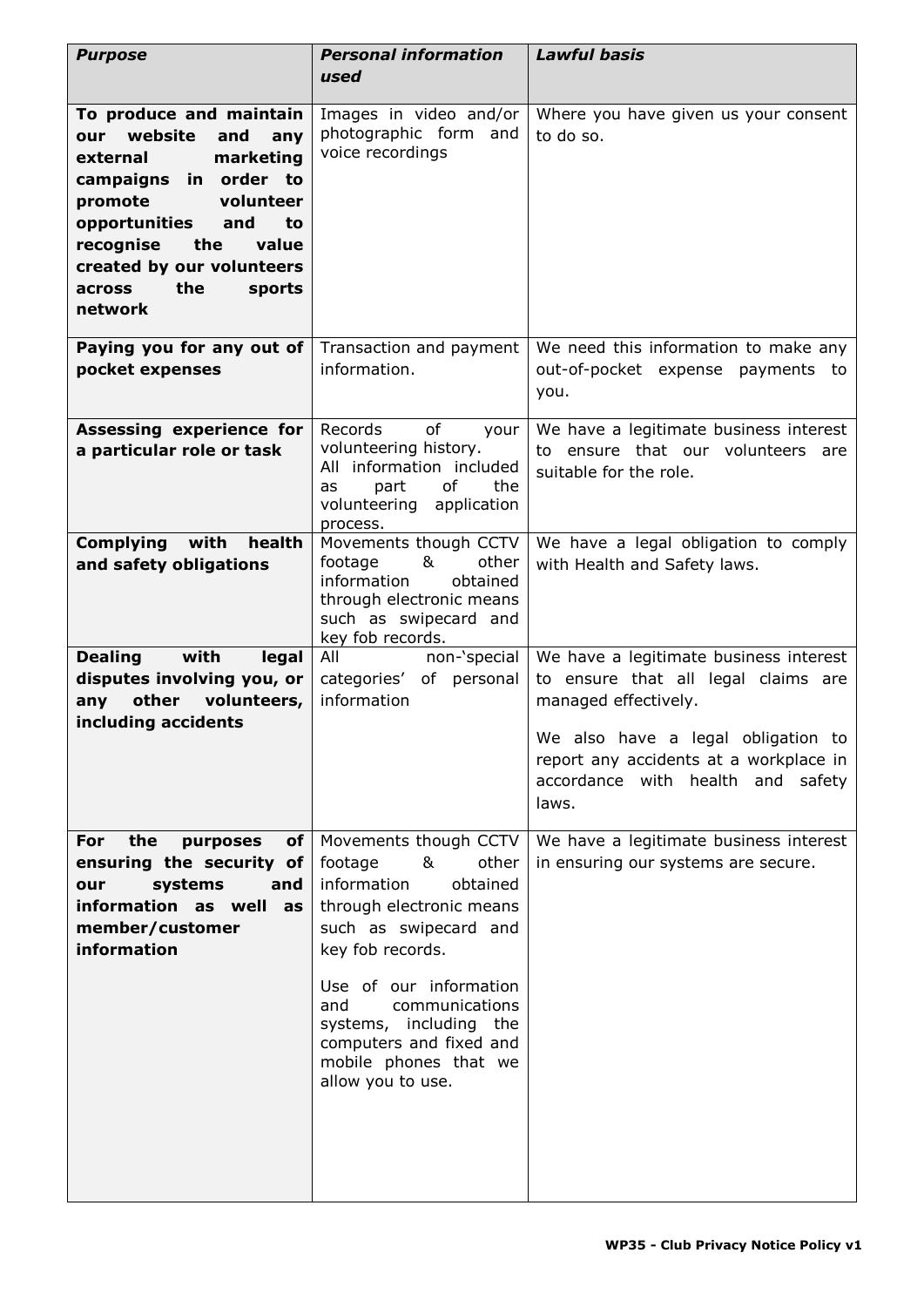| <b>Purpose</b>                                                                                                                                                                                                                                                                                                                                                              | Personal information<br>used                                                                                           | <b>Lawful basis</b>                                                                                                                                                                                    |  |
|-----------------------------------------------------------------------------------------------------------------------------------------------------------------------------------------------------------------------------------------------------------------------------------------------------------------------------------------------------------------------------|------------------------------------------------------------------------------------------------------------------------|--------------------------------------------------------------------------------------------------------------------------------------------------------------------------------------------------------|--|
| Non- 'special categories' of Personal Information                                                                                                                                                                                                                                                                                                                           |                                                                                                                        |                                                                                                                                                                                                        |  |
| prevent and detect<br>To<br>criminal or improper acts                                                                                                                                                                                                                                                                                                                       | Identification documents                                                                                               | We may have a legal obligation to do<br>so, otherwise we have a legitimate<br>interest<br>business<br>to<br>protect<br>our<br>organisation<br>criminal<br>against<br>or<br>improper acts.              |  |
| of<br><b>Storage</b><br>records<br>relating to you and also<br>records relating to our<br>organisation                                                                                                                                                                                                                                                                      | All<br>non-'special<br>categories' of personal<br>information                                                          | We need this information to be able to<br>fulfil our contract with you.                                                                                                                                |  |
| To send you information<br>we think you might find<br>useful or which you have<br>requested<br>from<br>us,<br>including<br>our<br>newsletters, information<br>volunteering<br>about<br>opportunities and other<br>ways of supporting our<br>organisation or the sport,<br>provided<br>you<br>have<br>indicated that you are<br>happy to be contacted for<br>these purposes. | Personal contact details<br>such<br>name, title,<br>as<br>addresses<br>email<br>and<br>telephone numbers               | Where you have given us your consent<br>to do so.                                                                                                                                                      |  |
| To<br>arrange<br>and<br>administer<br>your<br>attendance at an event<br>you have volunteered for                                                                                                                                                                                                                                                                            | Personal contact details.<br>Details of family<br>members and emergency<br>contacts.                                   | This is<br>necessary to enable us to<br>register<br>to<br>and<br>you<br>on<br>properly<br>manage<br>and<br>administer<br>your<br>attendance at the event.                                              |  |
| For the purposes of equal<br>opportunities monitoring                                                                                                                                                                                                                                                                                                                       | Name, title,<br>date<br>of<br>birth; gender, location of<br>volunteering.                                              | We may have a legal obligation to do<br>so and we have a legitimate interest in<br>doing so to make sure our organisation<br>fair<br>offering<br>volunteering<br>is<br>opportunities to everyone.      |  |
| To<br>your<br>assess<br>performance<br>as<br>a<br>volunteer                                                                                                                                                                                                                                                                                                                 | Performance<br>including<br>any feedback provided to<br>us by yourself, members<br>of staff or other third<br>parties. | We have a legitimate interest to ensure<br>suitability<br>your<br>for<br>future<br>any<br>volunteering roles and to ensure that<br>your volunteering experience with us is<br>positive and worthwhile. |  |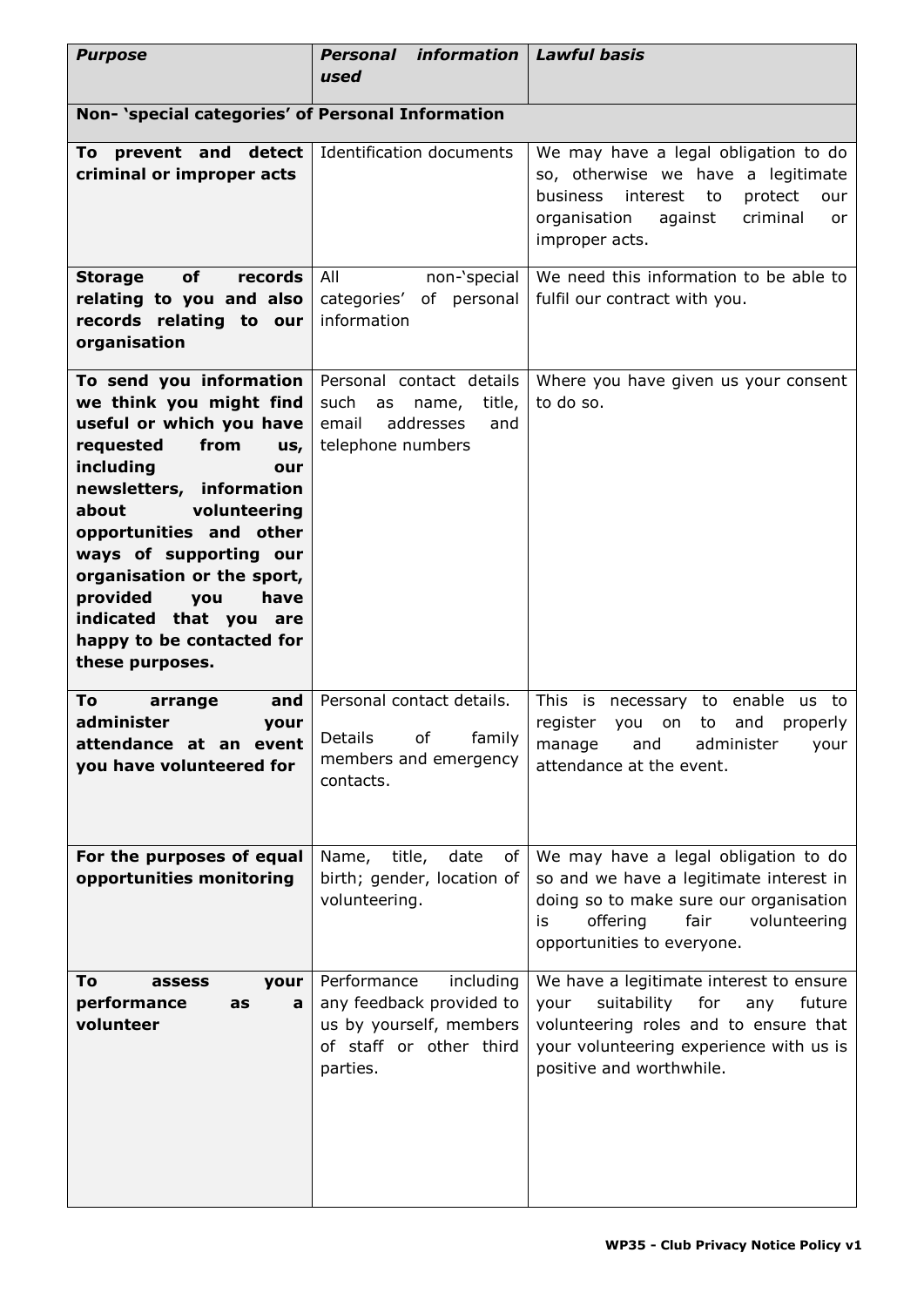| 'Special categories' of Personal Information and Criminal Records                                                                                                                                                                               |                                                                                                                                                                                          |                                                                                                                                                                           |  |  |
|-------------------------------------------------------------------------------------------------------------------------------------------------------------------------------------------------------------------------------------------------|------------------------------------------------------------------------------------------------------------------------------------------------------------------------------------------|---------------------------------------------------------------------------------------------------------------------------------------------------------------------------|--|--|
| of<br>records<br><b>Storage</b><br>relating to you and also<br>records relating to our<br>organisation.                                                                                                                                         | All 'special categories' of<br>personal information.                                                                                                                                     | We process special category personal<br>data on the basis of the "special<br>category reasons for processing of your<br>personal data" referred to in section 2<br>above. |  |  |
| alcohol<br>For<br>drug<br>and<br>testing<br>and to<br>assess<br>your suitability for any<br>activities or events we<br>host.                                                                                                                    | Information about your<br>including<br>health,<br>any<br>medical condition, health<br>sickness records,<br>and<br>medical<br>records<br>and<br>health<br>professional<br>information.    | We process special category personal<br>data on the basis of the "special<br>category reasons for processing of your<br>personal data" referred to in section 2<br>above. |  |  |
| To use information about<br>your physical or mental<br>health<br>(including<br>any<br>injuries)<br>or<br>disability<br>status, to ensure your<br>health and safety and to<br>provide<br>appropriate<br>adjustments to our sports<br>facilities. | Information about your<br>including<br>health,<br>any<br>medical condition, health<br>sickness<br>and<br>records,<br>medical<br>records<br>and<br>health<br>professional<br>information. | We process special category personal<br>data on the basis of the "special<br>category reasons for processing of your<br>personal data" referred to in section 2<br>above. |  |  |
| comply with<br>legal<br>To<br>obligations, for example,<br>regarding people working<br>with<br>children<br>or<br>vulnerable<br>adults<br>to<br>comply<br>with<br>our<br>safeguarding<br>requirements                                            | Information about your<br>criminal convictions and<br>offences.                                                                                                                          | For criminal records history we process<br>it on the basis of legal obligations or<br>based on your explicit consent.                                                     |  |  |

For some of your personal information you will have a legal, contractual or other requirement or obligation for you to provide us with your personal information. If you do not provide us with the requested personal information we may not be able to admit you as a volunteer or we may not be able to properly perform our arrangements with you or comply with legal obligations and we may have to terminate your position as a volunteer. For other personal information you may not be under an obligation to provide it to us, but if you do not provide it then we may not be able to properly perform our arrangements with you as a volunteer.

Where you have given us your consent to use your personal information in a particular manner, you have the right to withdraw this consent at any time, which you may do by contacting us as described in the "**Contacting us**" section below.

Please note however that the withdrawal of your consent will not affect any use of the data made before you withdrew your consent and we may still be entitled to hold and process the relevant personal information to the extent that we are entitled to do so on bases other than your consent. Withdrawing consent may also have the same effects as not providing the information in the first place, for example we may no longer be able to provide certain benefits to you as a volunteer.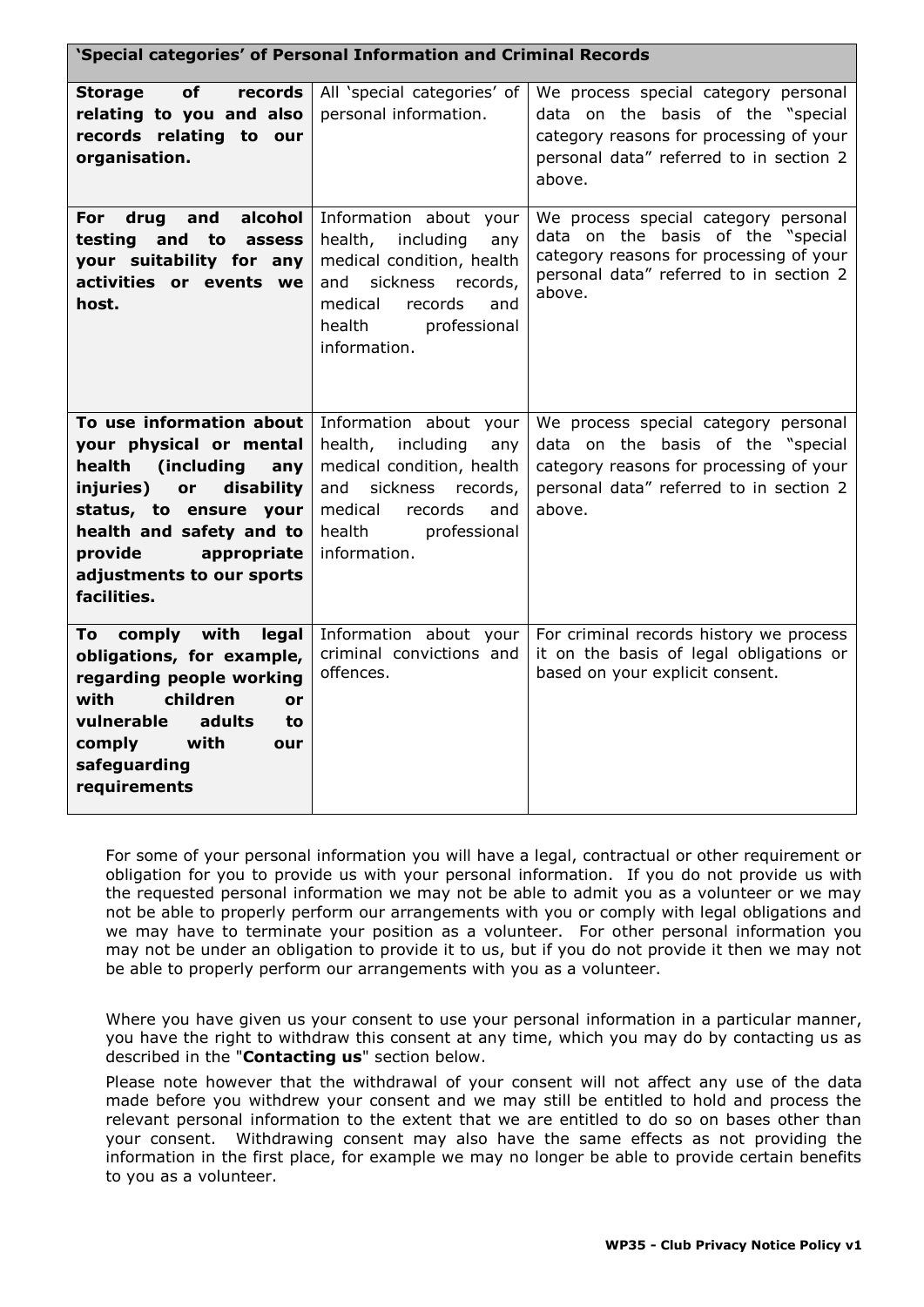## **5. DIRECT MARKETING**

The Club does not use direct marketing as a method of contacting our members.

# **6. DISCLOSURE OF YOUR PERSONAL INFORMATION**

We share personal information with the following parties:

- **Any party approved by you.**
- **To any governing bodies or regional bodies for the sports covered by our club**: to allow them to properly administer the sports on a local, regional and national level.
- **The Government or our regulators:** where we are required to do so by law or to assist with their investigations or initiatives.
- **Police, law enforcement and security services**: to assist with the investigation and prevention of crime and the protection of national security.
- Providing references to future employers or organisations you may wish to volunteer for.

We do not disclose personal information to anyone else except as set out above.

### **7. HOW LONG DO WE KEEP PERSONAL INFORMATION FOR?**

The duration for which we retain your personal information will differ depending on the type of information and the reason why we collected it from you. However, in some cases personal information may be retained on a long-term basis: for example, personal information that we need to retain for legal purposes will normally be retained in accordance with usual commercial practice and regulatory requirements. Generally, where there is no legal requirement we retain all physical and electronic records for a period of three years (if you are currently volunteering with us, this may be for three years after you last volunteered for us). Exceptions to this rule are:

 Information that may be relevant to personal injury claims may be retained until the limitation period for those types of claims has expired. For personal injury claims this can be an extended period as the limitation period might not start to run until a long time after you have volunteered for us.

### **8. YOUR RIGHTS IN RELATION TO PERSONAL INFORMATION**

You have the following rights in relation to your personal information:

- the right to be informed about how your personal information is being used;
- the right to access the personal information we hold about you;
- the right to request the correction of inaccurate personal information we hold about you;
- the right to request the erasure of your personal information in certain limited circumstances;
- the right to restrict processing of your personal information where certain requirements are met;
- the right to object to the processing of your personal information;
- the right to request that we transfer elements of your data either to you or another service provider; and
- the right to object to certain automated decision-making processes using your personal information.

You should note that some of these rights, for example the right to require us to transfer your data to another service provider or the right to object to automated decision making, may not apply as they have specific requirements and exemptions which apply to them and they may not apply to personal information recorded and stored by us. For example, we do not use automated decision making in relation to your personal data. However, some have no conditions attached, so your right to withdraw consent or object to processing for direct marketing are absolute rights.

Whilst this privacy notice sets out a general summary of your legal rights in respect of personal information, this is a very complex area of law. More information about your legal rights can be found on the Information Commissioner's website at https://ico.org.uk/for-the-public/.